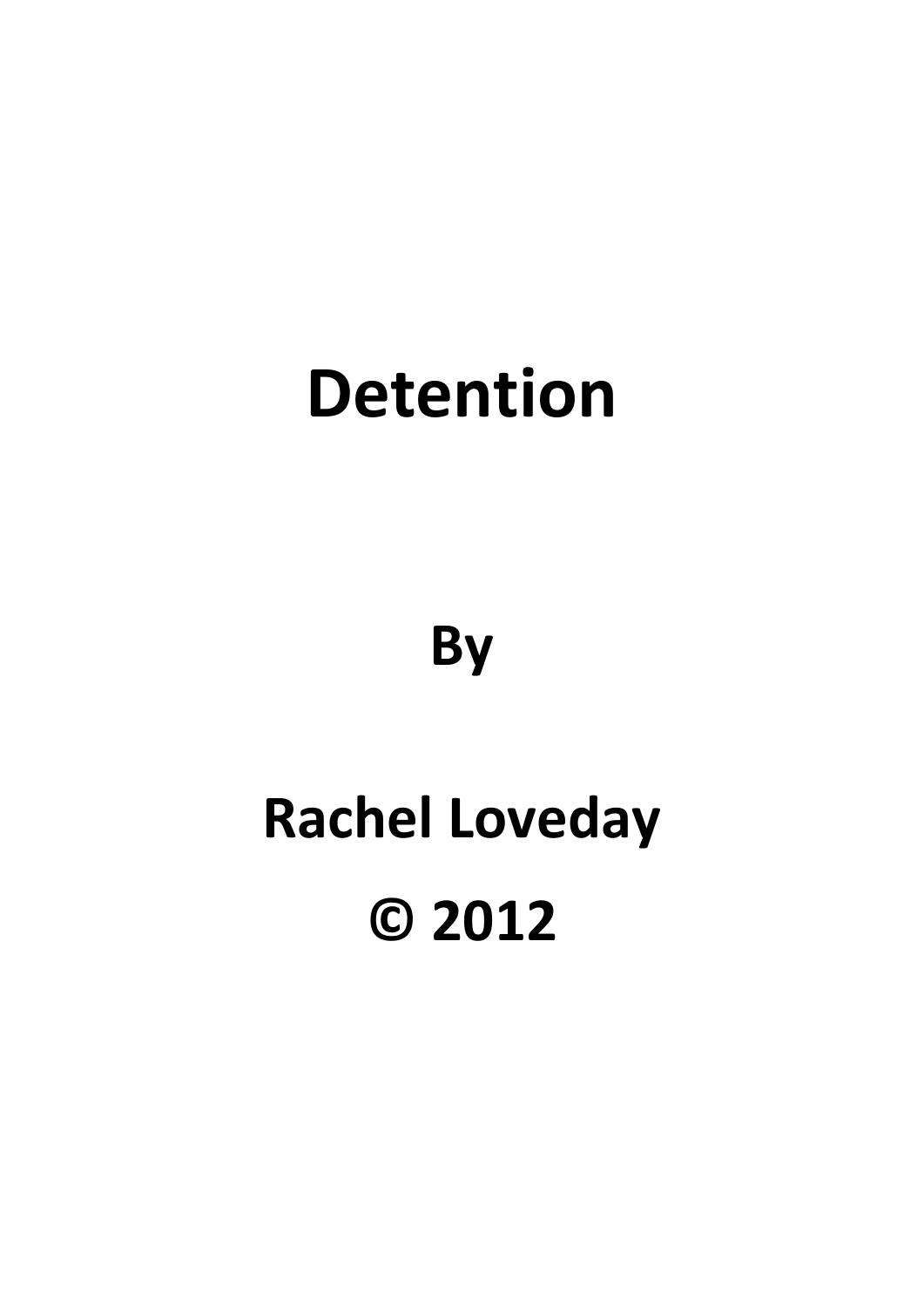### **INFORMATION ON THE PLAY**

**Duration of the Play: 7 minutes**

**Time and Setting: Australian High School English Classroom. Now.**

#### **CHARACTERS**

- **1. Mia (Year 12 student)**
- **2. Alex (Year 12 student)**
- **3. Miss Sloane (the English teacher)**

#### **SET DESCRIPTION**

**An empty High School English classroom with a few empty chairs and desks. Blackboards and posters adorn all three walls.**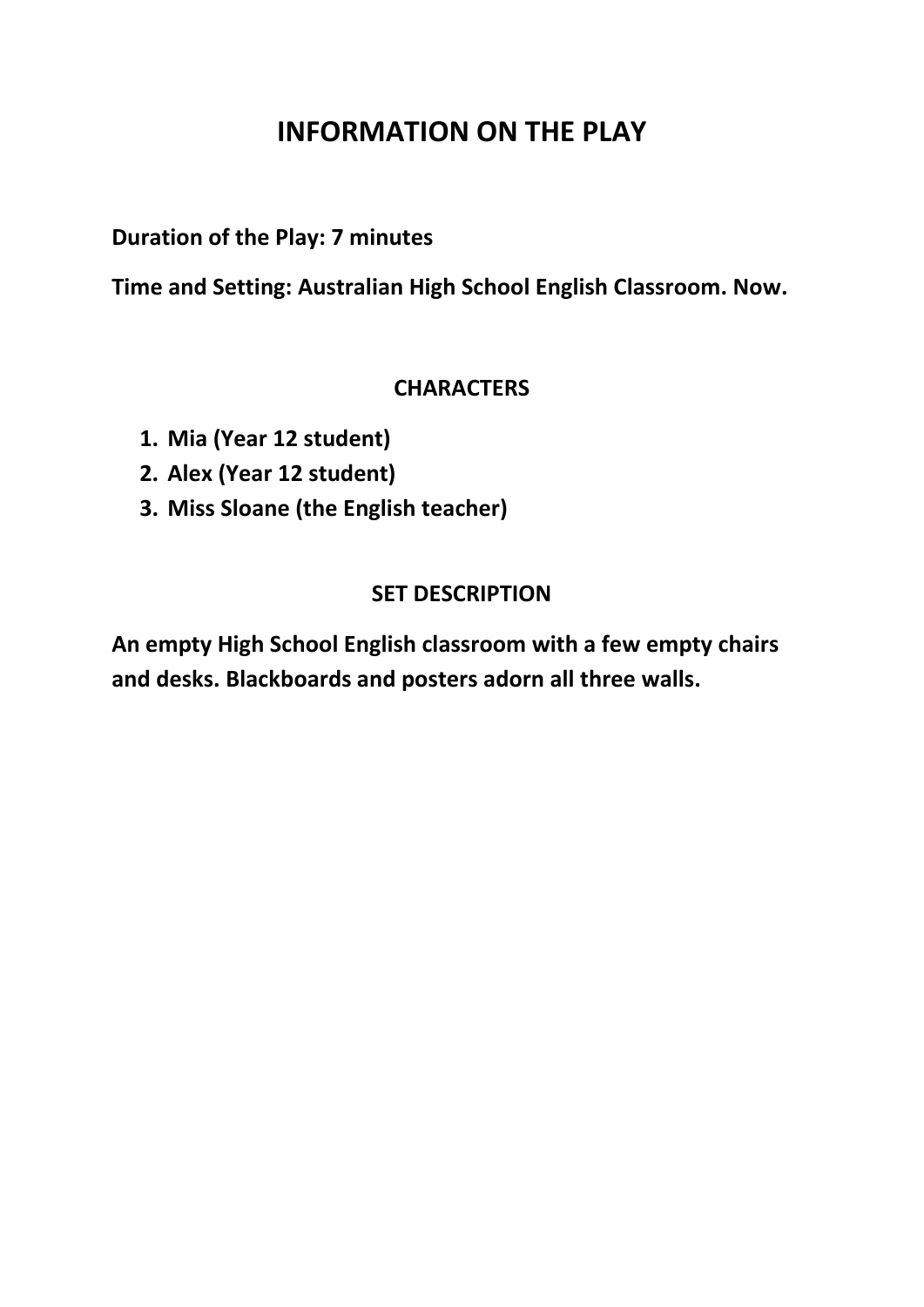## **DETENTION (as defined by the Oxford Dictionary):**

- **1. The action of detaining someone or the state of being detained in official custody.**
- **2. The punishment of being kept in school after hours.**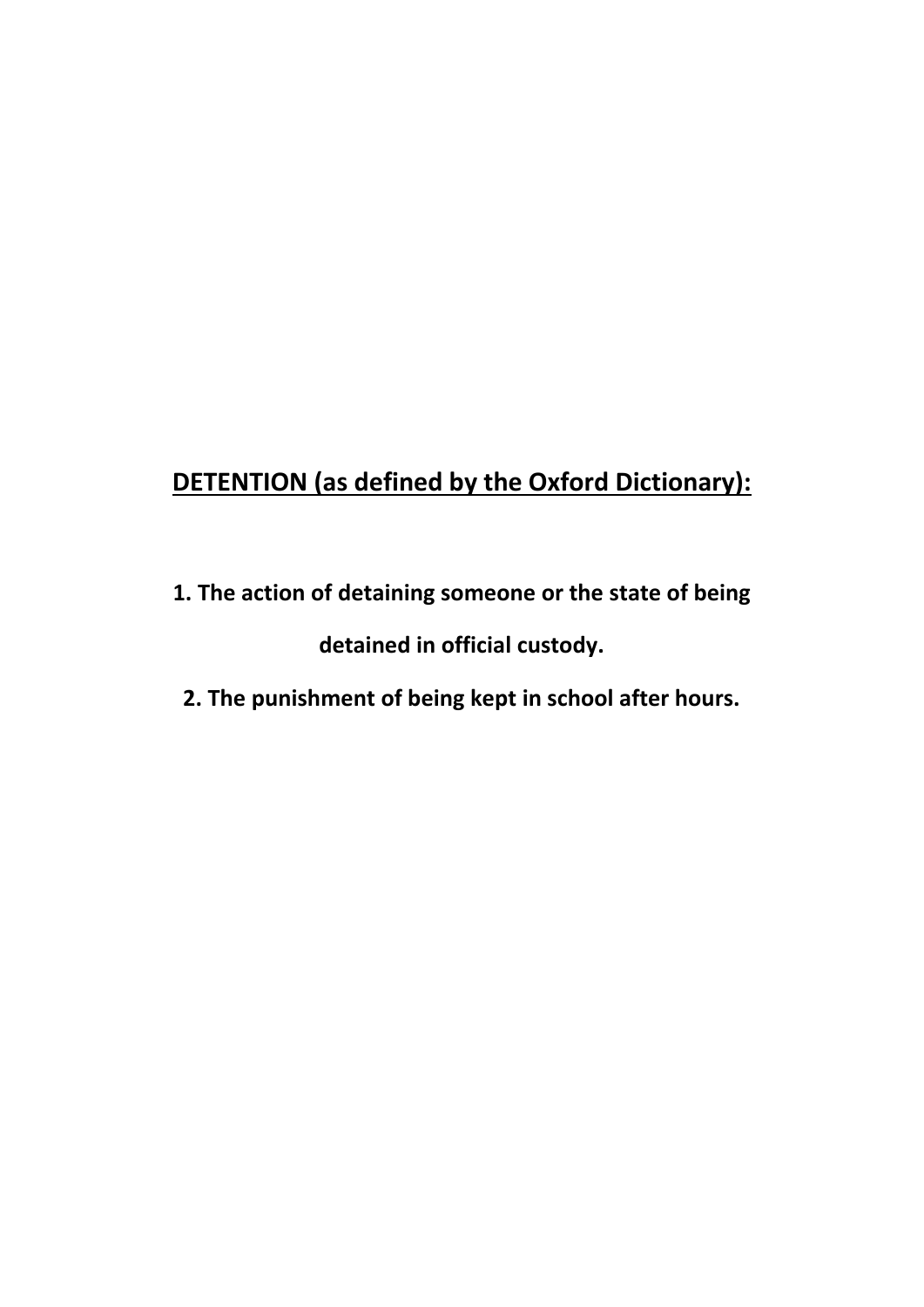*The sound of a bell ringing, to tell that it's lunch time.*

*The sounds of high school students laughing and chatting offstage.*

#### *Lights Up.*

*MIA and ALEX walk in stage left, through the classroom door.* 

*Once they're on stage, they walk towards the front of the stage, they are facing each other and they don't sit down.*

| ALEX: | Well, that didn't work, we only got detention, not a walk to the |
|-------|------------------------------------------------------------------|
|       | principal's office to get a 'stern talking to.'                  |

- MIA: We only mouthed off to Miss Sloane, if you wanted us to end up at Mr Holland's office, we should have mouthed off to Mr Bens he's the head teacher, we would have gotten into way more trouble with him.
- ALEX: Okay okay, it was a bad idea, I screwed up. What do we do now?
- MIA: I think mouthing off to Mr Bens or any other teacher isn't gonna fly since we mouthed off to Miss Sloane, and I think we need to think big.

ALEX: How big?

- MIA: Not too big that we'll expelled, just big enough that we'll be able to get into Mr Holland's office.
- ALEX: And then what? How are we going to get into his office just to get him out of it?
- MIA: I don't know, maybe you'll distract him outside or something?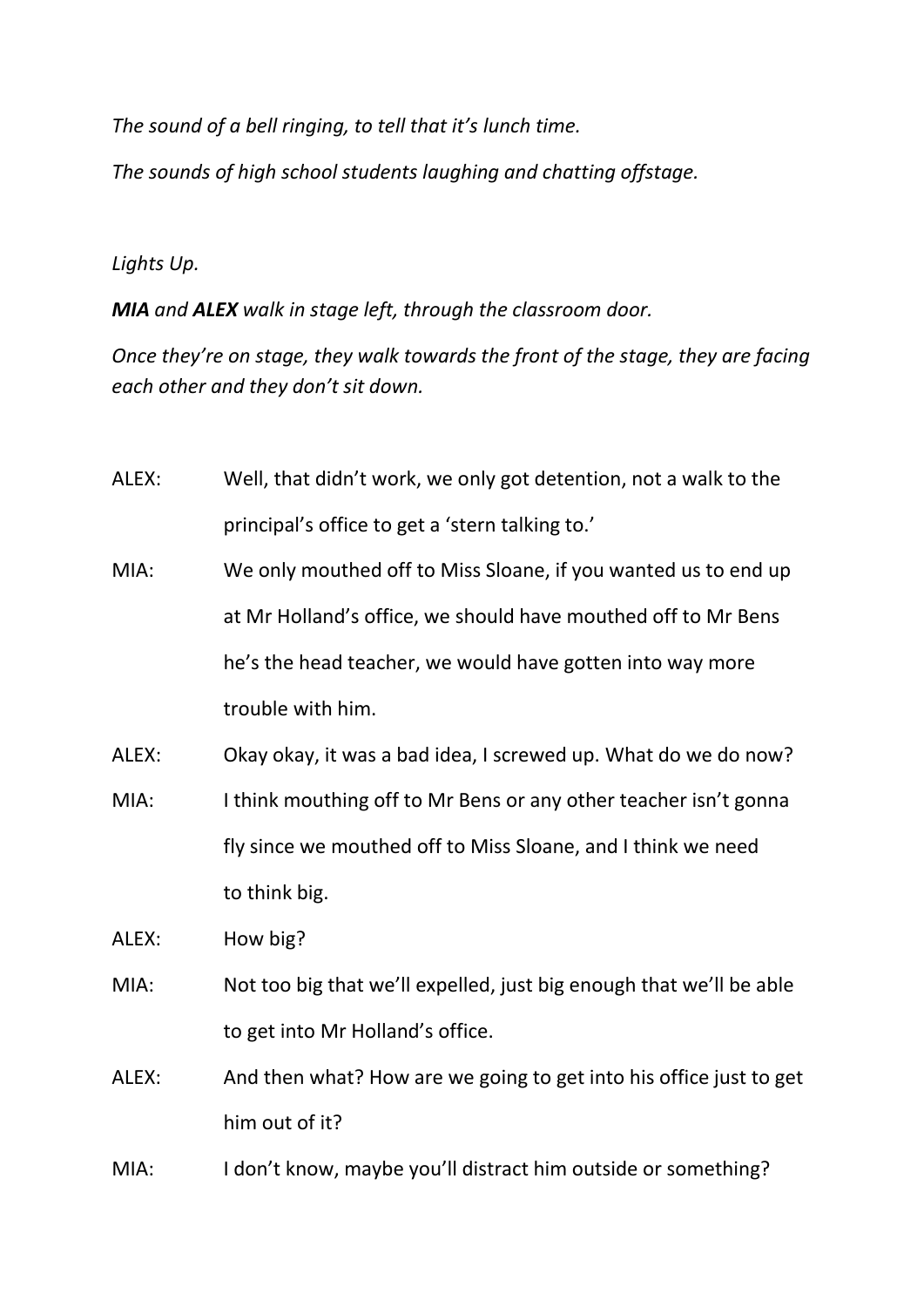- ALEX: How can I be outside distracting him, if I'm stuck in his office with you?
- MIA: Oh yeah, didn't think about that. Well, what if we find someone to distract him for us?
- ALEX: No way, no one else can get involved, that'll just get them into trouble, it has to be just us.
- MIA: Okay. What if....you pretend to be sick, pretend your appendix is about to explode?
- ALEX: He'll probably call the nurse into his office to get me out of there. we need to think of something that will definitely get him out of his office.
- MIA: What if we wait until lunch time?
- ALEX: He might have lunch in his office.
- MIA: No, he'd probably have it in the teacher's lounge with the rest of them.
- ALEX: Probably? That's not good enough and even if he did, how are we going to be able to get into his office without being seen?
- MIA: He gets his lunch from the canteen, maybe I can volunteer for canteen duty and bring it to him whilst he's in the lounge and I can 'conveniently' get lost on my way out.
- ALEX: Okay, that could work, that could get you into the office and then what? You don't know what you're looking for or where to look.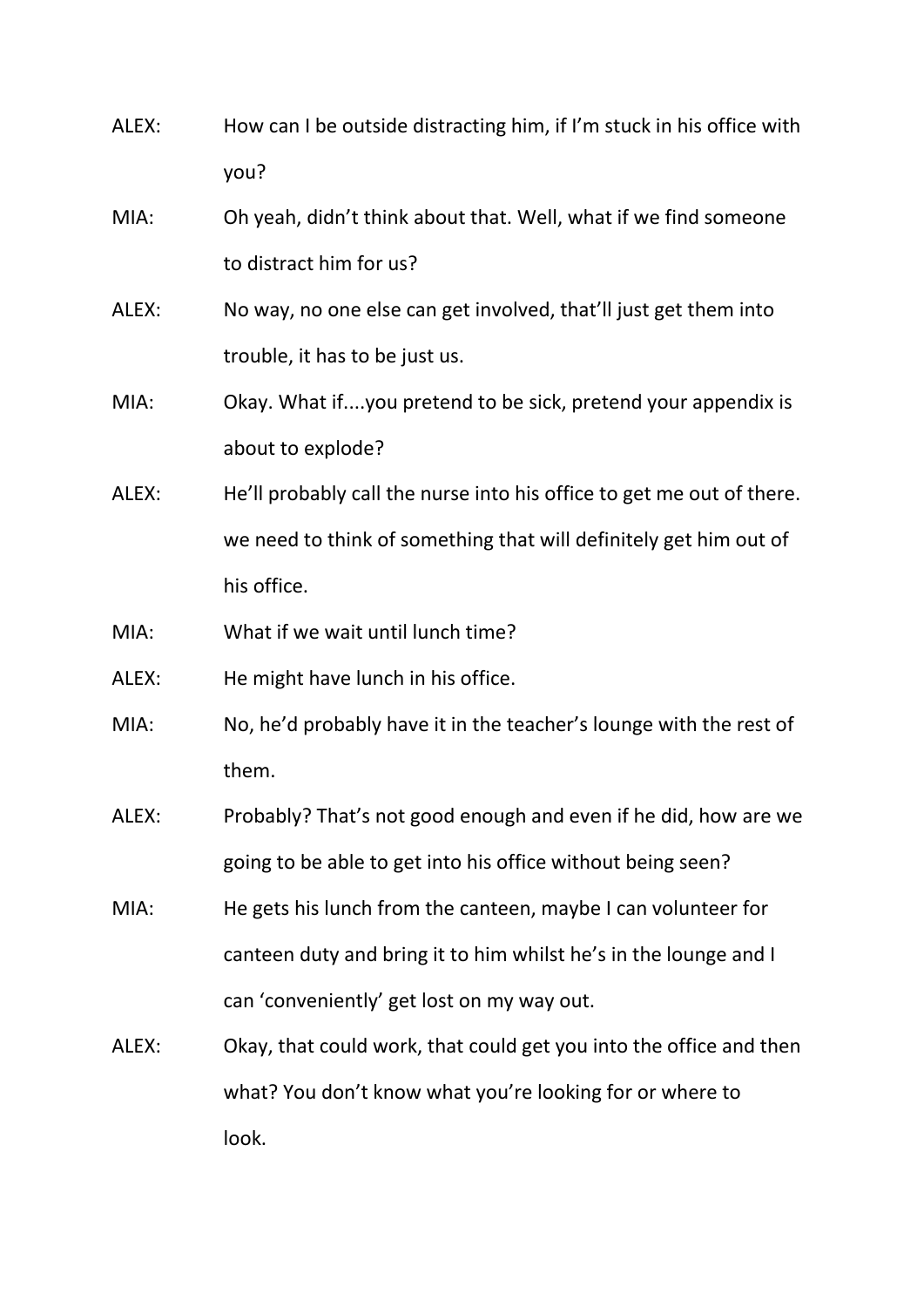| MIA:  | Well his computer would be a good place to start.                    |
|-------|----------------------------------------------------------------------|
| ALEX: | What if its password protected?                                      |
| MIA:  | There are plenty of ways to get around it.                           |
| ALEX: | And if you don't find anything on the computer?                      |
| MIA:  | I'll go through his desk.                                            |
| ALEX: | Most teachers lock their desks.                                      |
| MIA:  | I know how to pick a lock.                                           |
| ALEX: | Okay, and how long do you think that is going to take? Even if       |
|       | you do find some evidence, you have to put everything back the       |
|       | way it was and that will take you even more time.                    |
| MIA:  | It'll be fine, I can do it.                                          |
| ALEX: | Are you sure you'll be able to find evidence in his office?          |
| MIA:  | I'm not just sure, I know I'll be able to. He kept me there for half |
|       | an hour.                                                             |
|       |                                                                      |

#### *(Pause)*

MIA: Look if you're not sure about this, then leave. I don't need you.

ALEX: Even if you do find evidence, he's the principal and a very wellknown and highly regarded one. Taking him on isn't going to be easy. You'll need a good solicitor, and my Dad's the best one in town.

MIA: Have you told your Dad about this?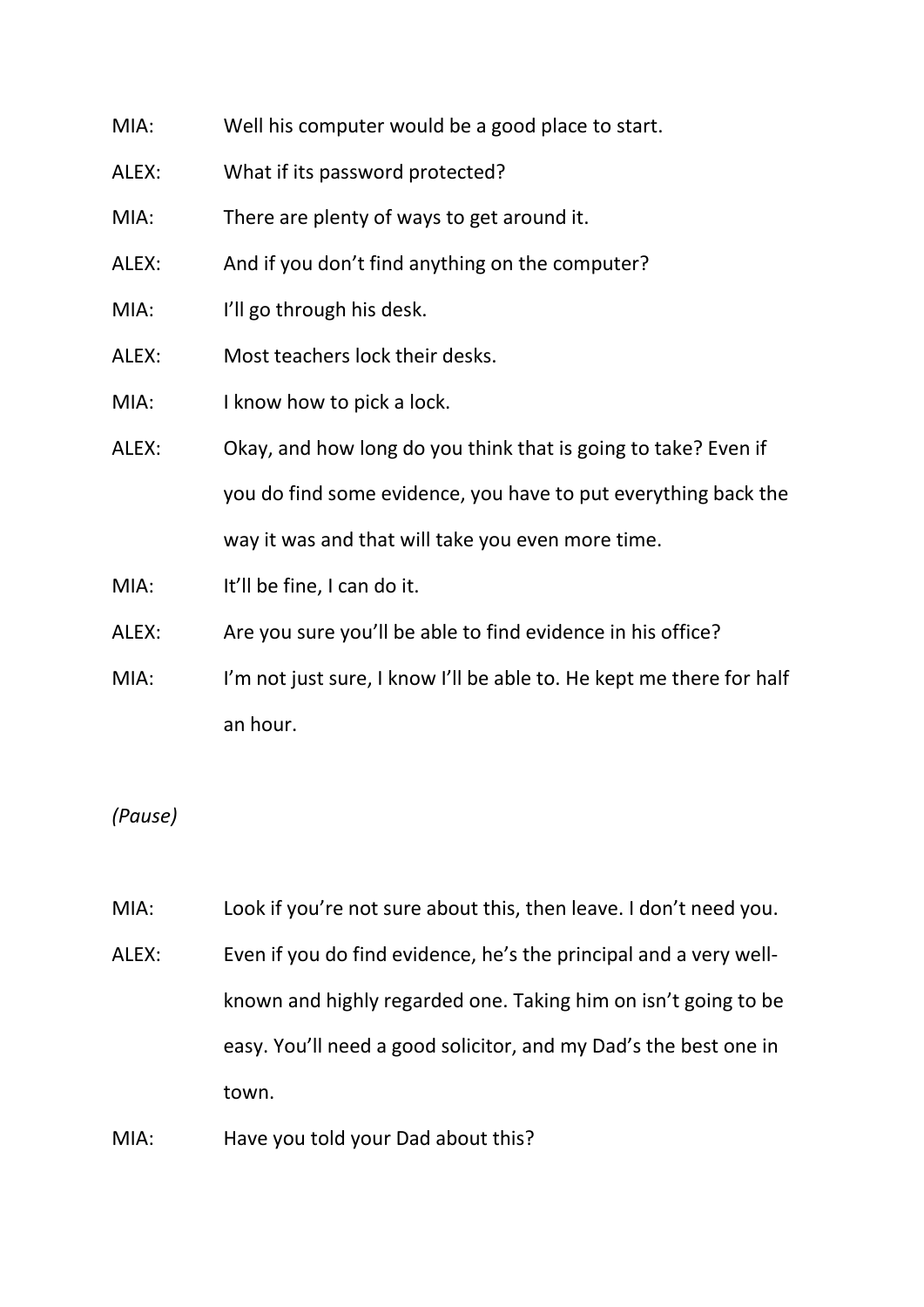ALEX: Of course not.

- MIA: Well if he's gonna be my solicitor, you're gonna have to tell him. I don't know a lot about the law, but he's gonna ask me where I got the evidence.
- ALEX: You can tell him and tell him the truth. He doesn't need to know that I'm involved.
- MIA: What? You don't want to be daddy's big hero?
- ALEX: If he knows I'm involved, it'll be a huge conflict of interest, and he won't be able to help.
- MIA: No one is going to believe that I got the evidence all by myself and your dad's gonna wonder why I came to him, especially since we both go to the same school. He won't believe it's just a coincidence.
- ALEX: Just get the evidence you need, call my dad's office and make an appointment and if he does ask, just say that you saw his ad in the phonebook or on a bus or something.
- MIA: Alright, but if you do get asked questions—
- ALEX: Don't worry, I know what to say.

*(Pause)*

*ALEX sits down on a desk. MIA takes a deep breath and sits down on the desk next to him, facing him.*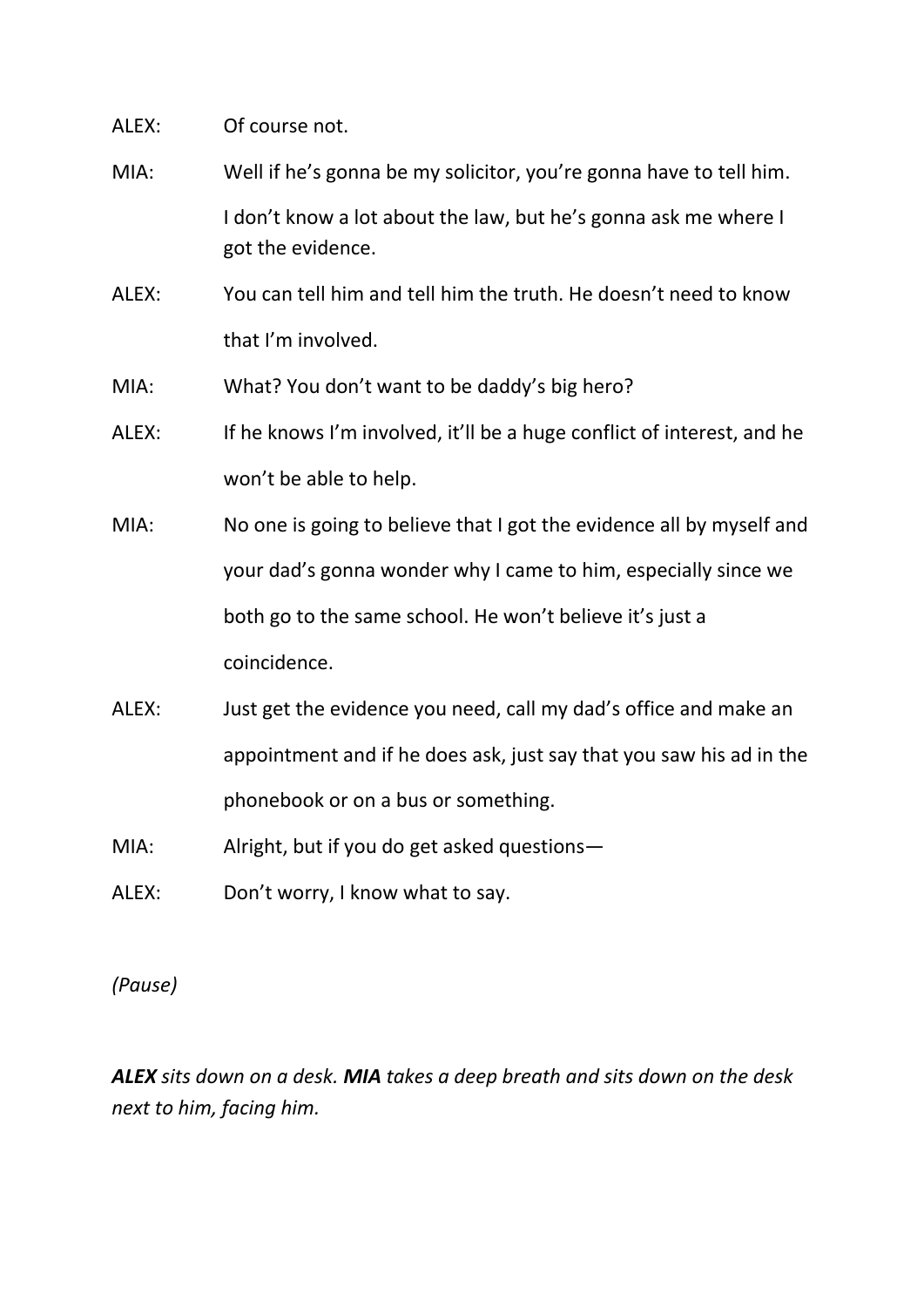*(Pause)*

- ALEX: Are you sure you really want to do this? Why not just go to the police?
- MIA: I did go to the police. I did everything I was supposed to do. I gave a statement, gave them his name, had the exams, I did everything right and it got me nowhere. They said they couldn't go forward because they didn't have enough evidence, so I'm getting them some. So, yeah I am sure. And like I said, leave if you're not sure about this, and if you're not sure, don't try to help me or anyone next time.
- ALEX: If I wasn't sure and if I didn't want to help, I wouldn't be sitting here right now. I just wanted to make sure that you're sure.

MIA: I couldn't be more fucking sure.

*(Pause)*

- MIA: You know even if this does work, there would be more girls, I wouldn't be the only one. I can help myself, but how can I help the others?
- ALEX: I don't know. Maybe if you come forward, others will. Maybe you'll get really lucky and find some of the evidence.
- MIA: Yeah maybe. I've asked you this before but I need to ask you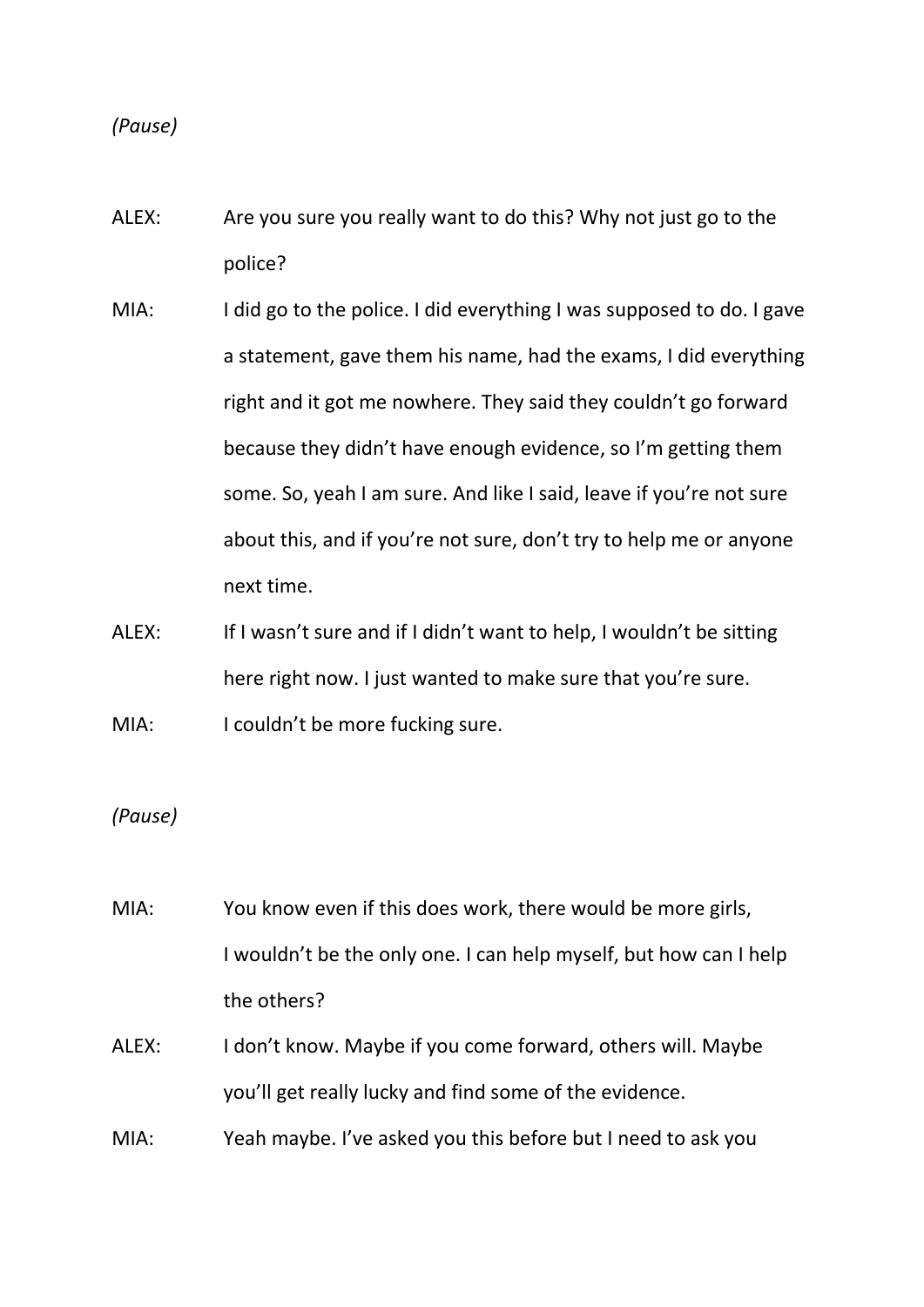again...why are you helping me?

- ALEX: Well, I don't know about other people, but when you tell me that the principal......now that I know I can't just do nothing.
- MIA: Thank you.
- ALEX: You're welcome.

*(Pause)*

- ALEX: So is the plan clear?
- MIA: Yeah, I'm going to volunteer for canteen duty so I can bring him his lunch to the teacher's lounge, so that I can get 'conveniently' lost on my way out and find myself in his office and go through his computer and his desk to try and find the evidence that I need, put everything back the way it was when I'm done. And then I'll call your dad's office and make an appointment to see him.
- ALEX: You're right, you don't need me.
- MIA: No actually I do, I couldn't do this without you.
- ALEX: With that plan you can do it without me, but I'm not going anywhere.
- MIA: And now that we have a new plan, we got into detention for nothing.
- ALEX: If we weren't in detention right now, we probably wouldn't have thought of this plan.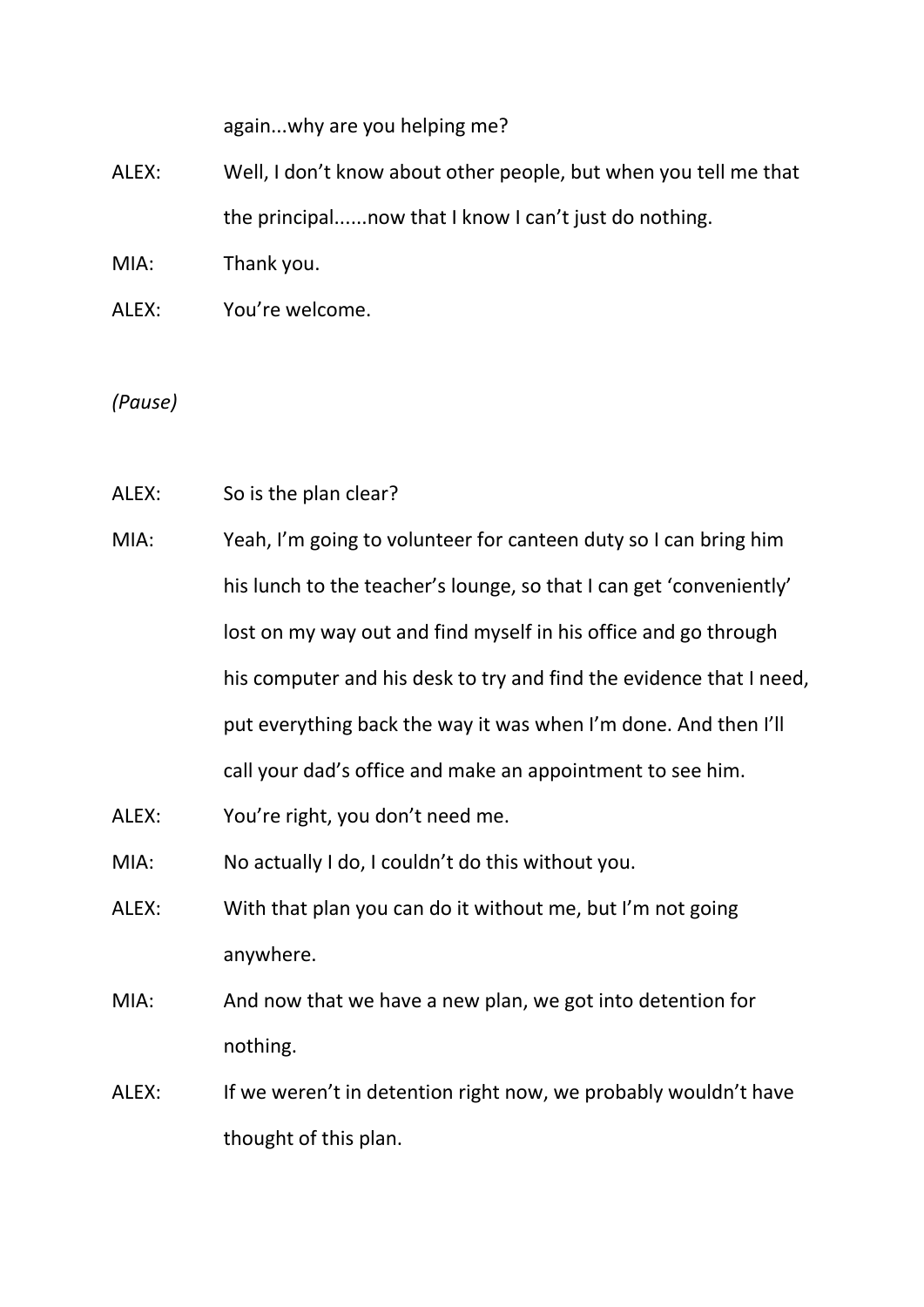| MIA: |  | I guess so. But how are we going to get out of it? |
|------|--|----------------------------------------------------|
|------|--|----------------------------------------------------|

- ALEX: It's Miss Sloane, she'll keep us in here for a few more minutes and then she'll let us go.
- MIA: Do you think she overheard us?
- ALEX: No, she'll be too busy eating her lunch and even if she did, you can explain your story to her. Speaking of which, why didn't you tell a teacher?
- MIA: Come on, you and I both know that teachers never side with 'kids' they only look out for themselves. I'd probably get expelled.
- ALEX: And getting expelled would be a bad thing?
- MIA: Yes because if I get expelled, I have no way of getting the evidence I need.
- ALEX: Are you sure he hasn't got rid of it himself?
- MIA: I told you, he kept me there for half an hour, I know he didn't.
- ALEX: So...other than me and the police, who else knows about this?
- MIA: My parents. Although they didn't believe me.
- ALEX: Why not?
- MIA: My dad's friends with him.
- ALEX: Oh....so your dad's friends with him, what about your mum, why didn't she believe you?
- MIA: I don't know.
- ALEX: So you've been dealing with this on your own?
- MIA: I have you.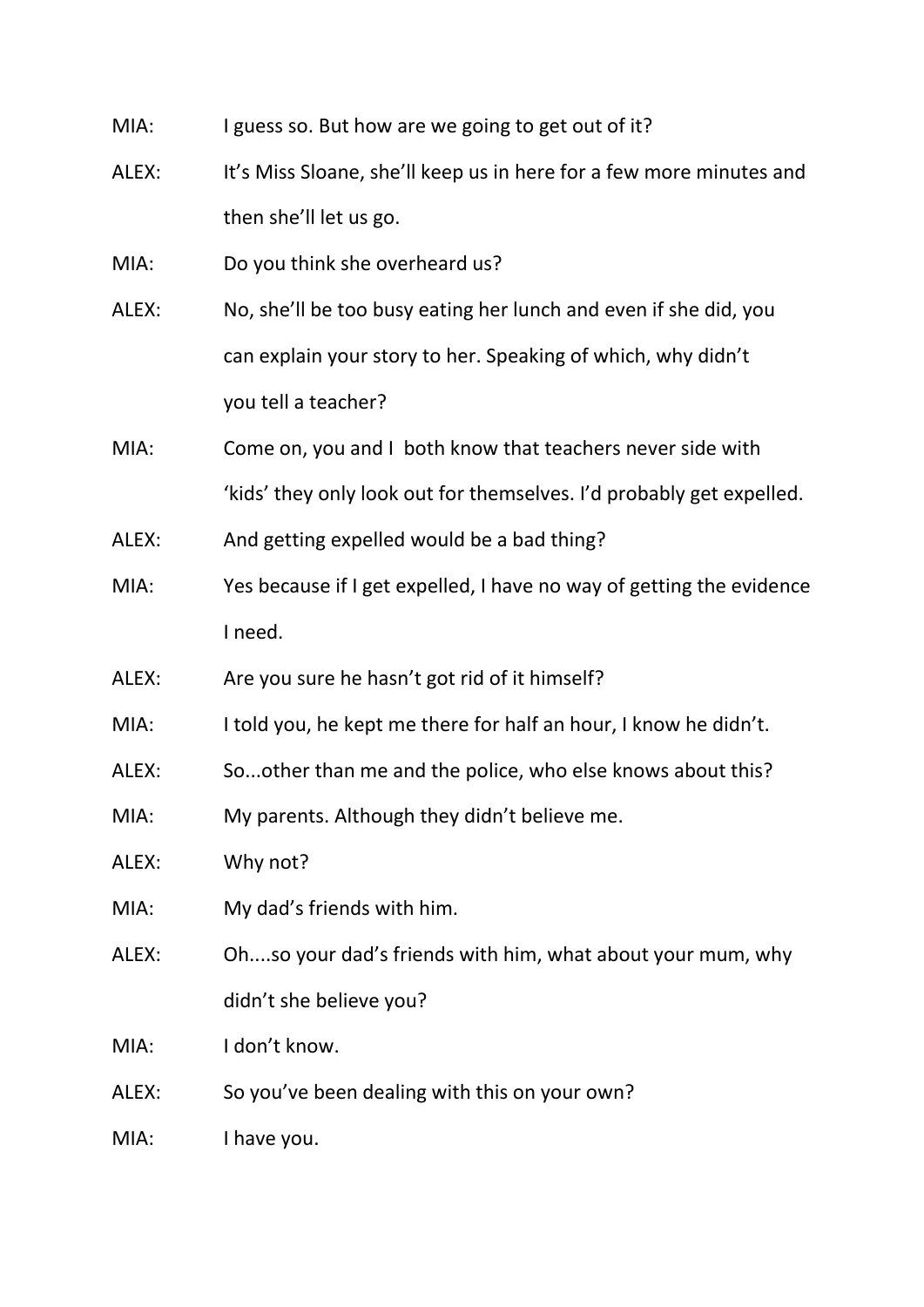ALEX: I guess so, but I don't really know how to be a good friend in this situation.

MIA: You've been great, don't worry.

ALEX: That's good to know.

*(Pause)*

| ALEX: | So when do you think you'll do it?                                      |
|-------|-------------------------------------------------------------------------|
| MIA:  | I'm thinking tomorrow. It's lunch time on sports day, it'll be chaos,   |
|       | and the perfect time.                                                   |
| ALEX: | I'm not in this little plan of yours, but I still want to help, what do |
|       | you want me to do?                                                      |
| MIA:  | Watch my back.                                                          |
| ALEX: | Definitely.                                                             |

*The door opens, both MIA and ALEX look stage left. MISS SLOANE is standing in the doorway, holding the door open with her right arm.*

MISS SLOANE: You two can go now.

*MIA and ALEX get off the desks that they were sitting on and walk towards the door. MISS SLOANE remains standing in the doorway.*

MISS SLOANE: You two are my best students, not only were you behaving